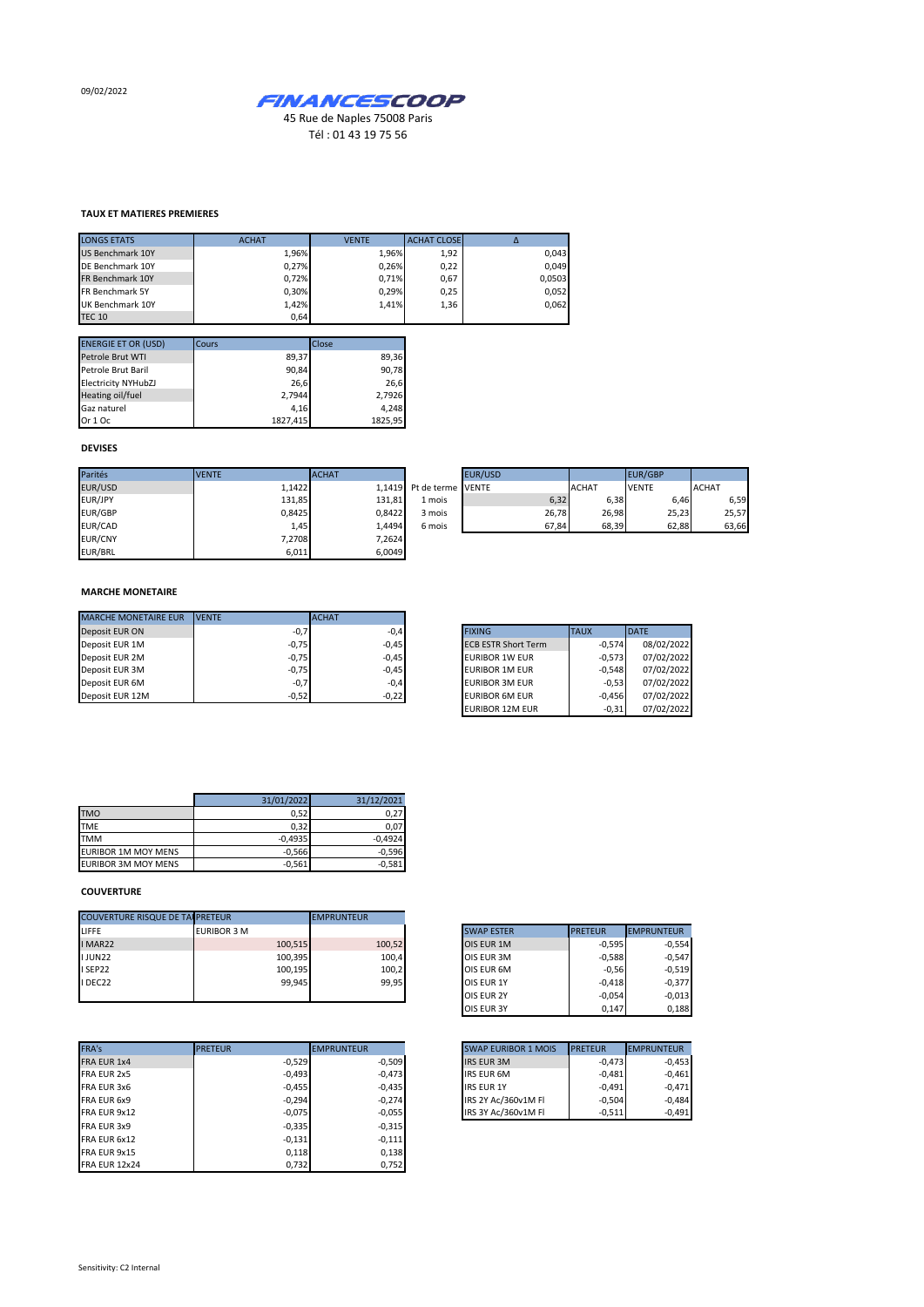| <b>SWAP EURIBOR 6 MOIS</b> | <b>PRETEUR</b> | <b>EMPRUNTEUR</b> | <b>SWAP EURIBOR 3 MOIS</b> | <b>PRETEUR</b> | <b>EMPRUNTEUR</b> |
|----------------------------|----------------|-------------------|----------------------------|----------------|-------------------|
| <b>IRS EUR 1Y</b>          | $-0.3861$      | $-0.3461$         | <b>IRS EUR 1Y</b>          | $-0.3611$      | $-0,3211$         |
| <b>IRS EUR 2Y</b>          | $-0,3924$      | $-0,3524$         | <b>IRS EUR 2Y</b>          | 0.0495         |                   |
| <b>IRS EUR 3Y</b>          | $-0,3768$      | $-0,3368$         | <b>IRS EUR 3Y</b>          | 0.2772         |                   |
| <b>IRS EUR 4Y</b>          | $-0,352$       | $-0,312$          | <b>IRS EUR 4Y</b>          | 0.3959         |                   |
| <b>IRS EUR 5Y</b>          | $-0,3179$      | $-0.2779$         | <b>IRS EUR 5Y</b>          | 0.4588         |                   |
| <b>IRS EUR 6Y</b>          | $-0.2773$      | $-0.2373$         | <b>IRS EUR 6Y</b>          | 0.4968         |                   |
| <b>IRS EUR 7Y</b>          | $-0.2313$      | $-0.1913$         | <b>IRS EUR 7Y</b>          | 0,5398         |                   |
| <b>IRS EUR 10Y</b>         | $-0,0748$      | $-0,0348$         | <b>IRS EUR 10Y</b>         | 0,6461         |                   |

| <b>SWAP EURIBOR 3 MOIS</b> | <b>PRETEUR</b> | <b>EMPRUNTEUR</b> |
|----------------------------|----------------|-------------------|
| <b>IRS EUR 1Y</b>          | $-0,3611$      | $-0.3211$         |
| <b>IRS EUR 2Y</b>          | 0,0495         | 0,0895            |
| <b>IRS EUR 3Y</b>          | 0.2772         | 0.3172            |
| <b>IRS EUR 4Y</b>          | 0.3959         | 0.4359            |
| <b>IRS EUR 5Y</b>          | 0.4588         | 0.4988            |
| <b>IRS EUR 6Y</b>          | 0,4968         | 0,5368            |
| <b>IRS EUR 7Y</b>          | 0,5398         | 0.5798            |
| <b>IRS EUR 10Y</b>         | 0.6461         | 0.6861            |

 $\overline{R}$ 

| <b>TAUX EURIBOR</b>      | 07/02/2022 | 04/02/2022 | Δ        |
|--------------------------|------------|------------|----------|
| <b>EURIBOR 1W EUR</b>    | $-0,57$    | $-0,57$    | $-0,004$ |
| <b>EURIBOR 1M EUR</b>    | $-0,55$    | $-0,55$    | 0,003    |
| <b>EURIBOR 3M EUR</b>    | $-0,53$    | $-0,55$    | 0,018    |
| <b>EURIBOR 6M EUR</b>    | $-0,46$    | $-0,47$    | 0,017    |
| <b>EURIBOR 12M EUR</b>   | $-0,31$    | $-0,35$    | 0,036    |
|                          | 08/02/2022 | 07/02/2022 |          |
| <b>XEU Benchmark 2Y</b>  | $-0,45$    | $-0,45$    | $-0,007$ |
| XEU Benchmark 3Y         | $-0,24$    | $-0,25$    | 0,007    |
| <b>XEU Benchmark 4Y</b>  | $-0,16$    | $-0,16$    | 0,008    |
| <b>XEU Benchmark 5Y</b>  | 0,25       | 0,22       | 0,032    |
| <b>XEU Benchmark 6Y</b>  | 0,09       | 0,06       | 0,030    |
| <b>XEU Benchmark 7Y</b>  | 0,11       | 0,08       | 0,032    |
| <b>XEU Benchmark 8Y</b>  | 0,50       | 0,45       | 0,046    |
| <b>XEU Benchmark 9Y</b>  | 0,59       | 0,54       | 0,047    |
| XEU Benchmark 10Y        | 0,67       | 0,62       | 0,045    |
| <b>XEU Benchmark 12Y</b> | 0,79       | 0,75       | 0,048    |
| <b>XEU Benchmark 15Y</b> | 0,38       | 0,33       | 0,050    |
| <b>XEU Benchmark 20Y</b> | 0,30       | 0,24       | 0,061    |
| <b>TEC 30</b>            | 1,12       | 1,11       | 0,010    |
|                          |            |            |          |





| <b>EURIBUR3IVI</b>    |            |                 |          |         |                   |       |
|-----------------------|------------|-----------------|----------|---------|-------------------|-------|
| <b>EURIBOR 3M EUR</b> | $-0,53$    |                 |          |         |                   |       |
| LIFFE EURIBOR3M/ROLLS | 09/02/2022 | 08/02/2022 TAUX |          |         | TAUX VEILLE A/FIX |       |
| I MAR22               | 100,52     | 100,51          | $-0,520$ | 101,040 | $-0,510$          | 0,010 |
| <b>IJUN22</b>         | 100,4      | 100,38          | $-0,400$ | 100,800 | $-0,380$          | 0,130 |
| I SEP22               | 100,2      | 100.165         | $-0,200$ | 100,400 | $-0,165$          | 0,330 |
| I DEC22               | 99,95      | 99,915          | 0,050    | 99,900  | 0,085             | 0,580 |
| I MAR23               | 99,67      | 99,63           | 0,330    | 99,340  | 0,370             | 0,860 |
| <b>IJUN23</b>         | 99,475     | 99,435          | 0,525    | 98,950  | 0,565             | 1,055 |
| I SEP23               | 99,36      | 99,32           | 0,640    | 98,720  | 0,680             | 1,170 |
| I DEC23               | 99,3       | 99,26           | 0,700    | 98,600  | 0,740             | 1,230 |
| I MAR24               | 99,265     | 99,22           | 0,735    | 98,530  | 0,780             | 1,265 |
| <b>IJUN24</b>         | 99,23      | 99,19           | 0,770    | 98,460  | 0,810             | 1,300 |
| I SEP24               | 99,205     | 99,165          | 0,795    | 98,410  | 0,835             | 1,325 |
| I DEC24               | 99,19      | 99,15           | 0,810    | 98,380  | 0,850             | 1,340 |
|                       |            |                 |          |         |                   |       |